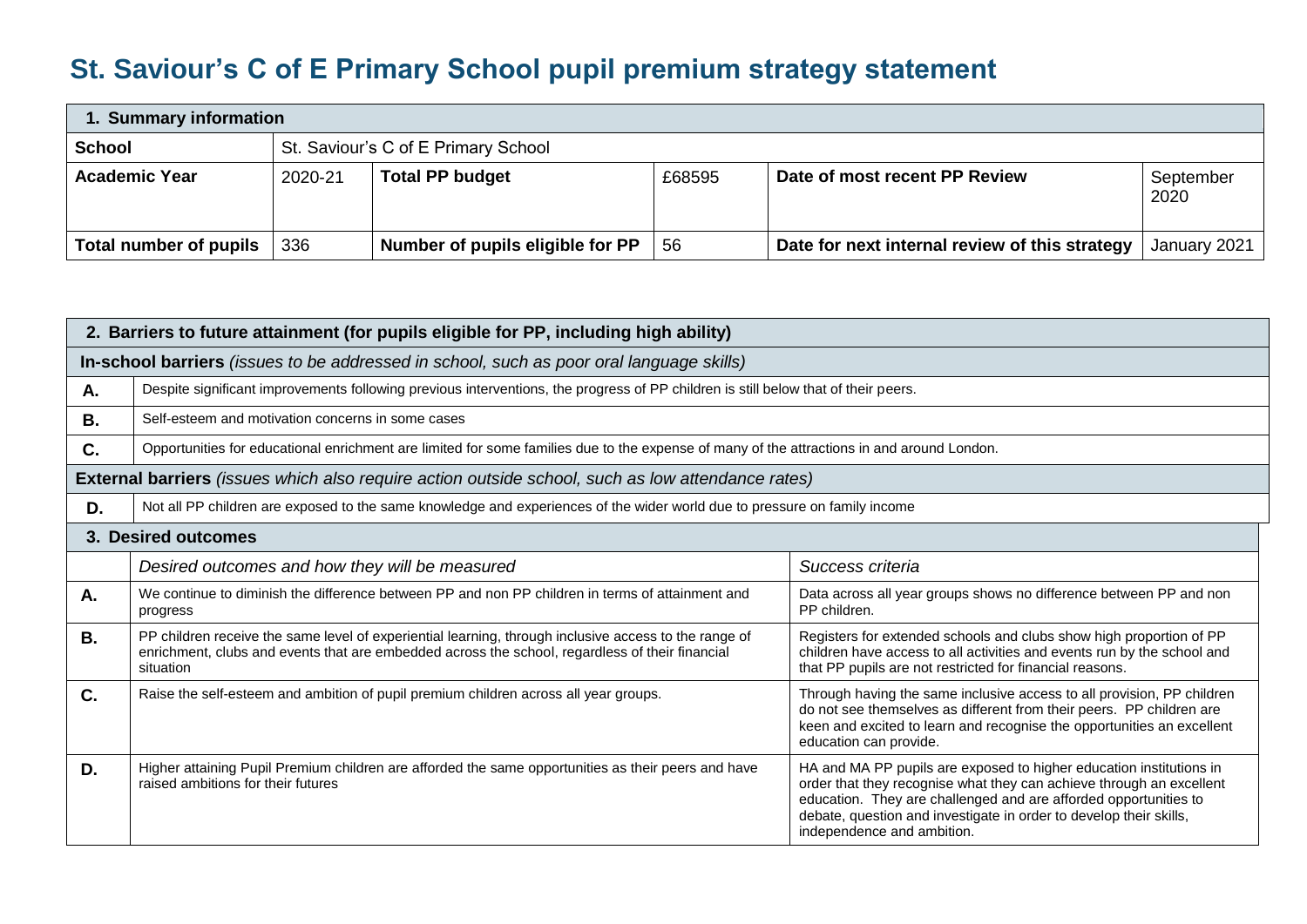## **4. Planned expenditure**

**Academic year 2020-21**

The three headings below enable schools to demonstrate how they are using the pupil premium to improve classroom pedagogy, provide targeted support and support whole school strategies.

## **i. Quality of teaching for all**

| <b>Desired outcome</b>                                                                                                               | <b>Chosen action /</b><br>approach                                                                                                                                                                                                                                                                                                                                                                                                                                                                                                                                                                                                                                                                                                                                                                | What is the evidence and<br>rationale for this choice?                                                                                                                                                                                                                                                                                                                                                                                                                                                                                                                                                                                                                                                                                                                                                                                                                                                                                                      | How will you ensure it is<br>implemented well?                                                                                                                                                                                                                                                                                                                                                                        | <b>Staff lead</b> | When will you review<br>implementation? |
|--------------------------------------------------------------------------------------------------------------------------------------|---------------------------------------------------------------------------------------------------------------------------------------------------------------------------------------------------------------------------------------------------------------------------------------------------------------------------------------------------------------------------------------------------------------------------------------------------------------------------------------------------------------------------------------------------------------------------------------------------------------------------------------------------------------------------------------------------------------------------------------------------------------------------------------------------|-------------------------------------------------------------------------------------------------------------------------------------------------------------------------------------------------------------------------------------------------------------------------------------------------------------------------------------------------------------------------------------------------------------------------------------------------------------------------------------------------------------------------------------------------------------------------------------------------------------------------------------------------------------------------------------------------------------------------------------------------------------------------------------------------------------------------------------------------------------------------------------------------------------------------------------------------------------|-----------------------------------------------------------------------------------------------------------------------------------------------------------------------------------------------------------------------------------------------------------------------------------------------------------------------------------------------------------------------------------------------------------------------|-------------------|-----------------------------------------|
| All pupils achieve at ARE<br>or above to diminish the<br>differences in attainment<br>and progress between<br>PP and non PP children | Streaming for all year<br>groups<br>Additional stream<br>classes in two year<br>groups. Provision<br>mapping to identify the<br>needs of the pupils.<br>Implementation of PP<br>Intervention groups for<br>PP children identified<br>as below ARE -<br>including Maths<br>focused (TT Rockstars)<br>targeted interventions,<br>Reading and grammar<br>focus (Fresh Start)<br>interventions and a<br>funded offering of<br>Saturday +, phonics<br>school and Saturday<br>achievement schools.<br>Boosters led by subject<br>leaders and Senior<br>Leaders will be offered<br>to help raise<br>attainment, across the<br>years, with review and<br>adaptation to suit the<br>needs of the pupils.<br>(Reading, Writing and<br>Maths).<br>February school,<br>Easter school and<br>Summer school for | Streaming ensures children are<br>taught in smaller groups, with<br>accurately pitched work, enabling<br>pupils to be given focussed and<br>individual attention.<br>Streams are by qualified teachers<br>and in most cases, Senior<br>Leaders, using Quality First<br>Teaching.<br>Focused interventions, enable<br>children to close any gaps they<br>may have in their learning,<br>through regular practice and<br>smaller ratios of adult to child.<br>Quality First Teaching, using<br>morning and after school boosters<br>in Reading, Writing and Maths to<br>improve the quality of outcomes<br>for targeted pupils.<br>TAs work closely with teachers to<br>target PP pupils in small guided<br>groups during lessons.<br>TAs lead short targeted<br>interventions to rapidly close gaps<br>for PP in spelling, phonics and<br>arithmetic.<br>One TA to lead short handwriting<br>interventions for some of our PP<br>students in Y2, 3, 4 and 5. | Learning walks, formal teaching and<br>learning reviews, book looks,<br>planning reviews, data analysis.<br>The PP lead will focus specifically<br>on the data for PP children, which is<br>tracked throughout the year and<br>reported to Governors and<br>standards board (directors).<br>Termly review and adaptation of<br>provision by PP lead and Head<br>teacher following assessment and<br>analysis of data. | HT<br><b>SLT</b>  |                                         |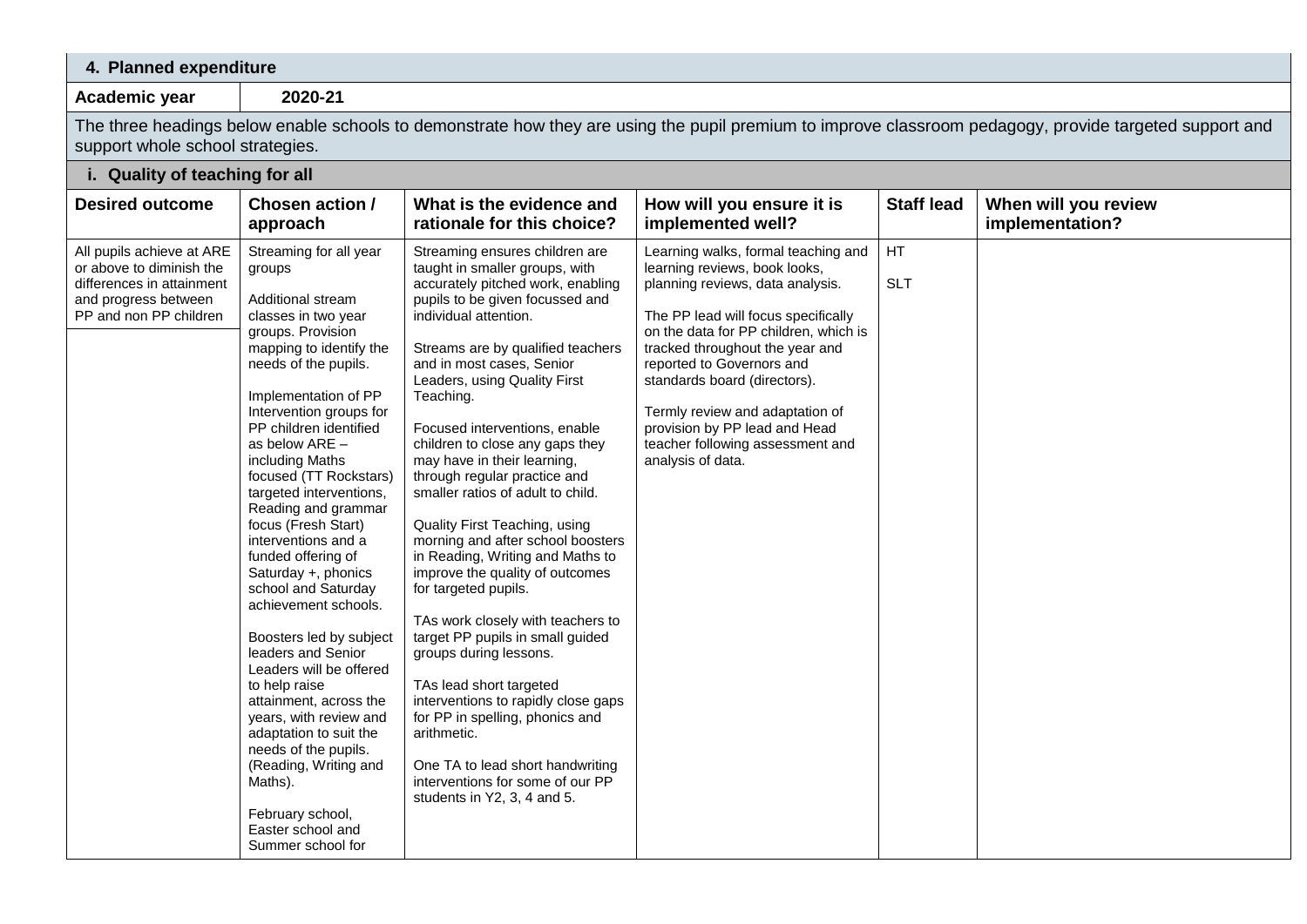|                                                                                                                                                                           | year 2, 5 and 6<br>children.<br>Phonics school for Y3.<br>2 and 1 pupils all year<br>round (SAT)<br>Daily interventions led<br>by TAs specifically<br>targeting PP students<br>to close gaps                                                                                                                                                                                                                                                                                                                                                                                                                                                             |                                                                                                                                                                                                                                                                                                                                                                                                                                                                                                                                                                                                                                                                                                                                                                                                                                                                         |                                                                                                                                                                                                                                                                                                                                                                                                                                                                                                                                                                                                                  |                                            |  |
|---------------------------------------------------------------------------------------------------------------------------------------------------------------------------|----------------------------------------------------------------------------------------------------------------------------------------------------------------------------------------------------------------------------------------------------------------------------------------------------------------------------------------------------------------------------------------------------------------------------------------------------------------------------------------------------------------------------------------------------------------------------------------------------------------------------------------------------------|-------------------------------------------------------------------------------------------------------------------------------------------------------------------------------------------------------------------------------------------------------------------------------------------------------------------------------------------------------------------------------------------------------------------------------------------------------------------------------------------------------------------------------------------------------------------------------------------------------------------------------------------------------------------------------------------------------------------------------------------------------------------------------------------------------------------------------------------------------------------------|------------------------------------------------------------------------------------------------------------------------------------------------------------------------------------------------------------------------------------------------------------------------------------------------------------------------------------------------------------------------------------------------------------------------------------------------------------------------------------------------------------------------------------------------------------------------------------------------------------------|--------------------------------------------|--|
| Develop the quality of<br>teaching by offering<br>outstanding professional<br>development and CPD<br>opportunities for every<br>teacher and leader at St.<br>Mary's CofE. | Start a highly<br>successful NQT<br>programme for NQTs in<br>the Trust, training them<br>to be good to<br>outstanding practioners<br>by the end of the year.<br>Enrol our second and<br>third year teachers to<br>the 'good to<br>outstanding'<br>programme, aiming for<br>them to be solidly<br>outstanding by the end<br>of the year.<br>Develop Specialist<br>Leaders in Education<br>who lead teams and<br>improve practice in own<br>school as well as in<br>other schools.<br>Enrol leaders of the<br>future for our bespoke<br>Assistant Head<br>Teacher programme,<br>developing aspiring<br>leaders to become<br>Headteachers in the<br>future. | Good to outstanding teaching is<br>the greatest lever schools have to<br>improve outcomes of<br>disadvantaged children<br>Retaining outstanding practioners<br>through professional development<br>ensures disadvantaged pupils<br>have the best quality of teaching<br>on offer.<br>Recruiting ambitious and aspiring<br>leaders for the future by offering a<br>bespoke training programme<br>ensures quality provision<br>continues into the future.<br>Using consistently outstanding<br>leaders and teachers to specialise<br>in an area, allows us to plan a<br>rigorous and effective CPD<br>programme.<br>With the recruitment of SLEs and<br>LLEs we collaborate with other<br>schools to develop our teaching<br>and learning in house.<br>The AHT on the accelerated<br>leadership programme will lead<br>the PP strategy in school together<br>with the HT. | Advertise the programmes<br>individual and invite relevant<br>candidates.<br>Inform leaders about the training<br>they will offer candidates at different<br>times of the year.<br>Carefully track the impact the<br>training has had on staff by looking<br>at books, conducting learning walks<br>and scrutinising data.<br>Use skills and knowledge learnt in<br>sessions to support and teach our<br>most disadvantaged students.<br>Select promising teachers and<br>leaders in school and offer to enrol<br>them on one of our programmes<br>with the aim to retain and promote<br>our best practitioners. | <b>HT</b><br><b>SLT</b><br><b>Teachers</b> |  |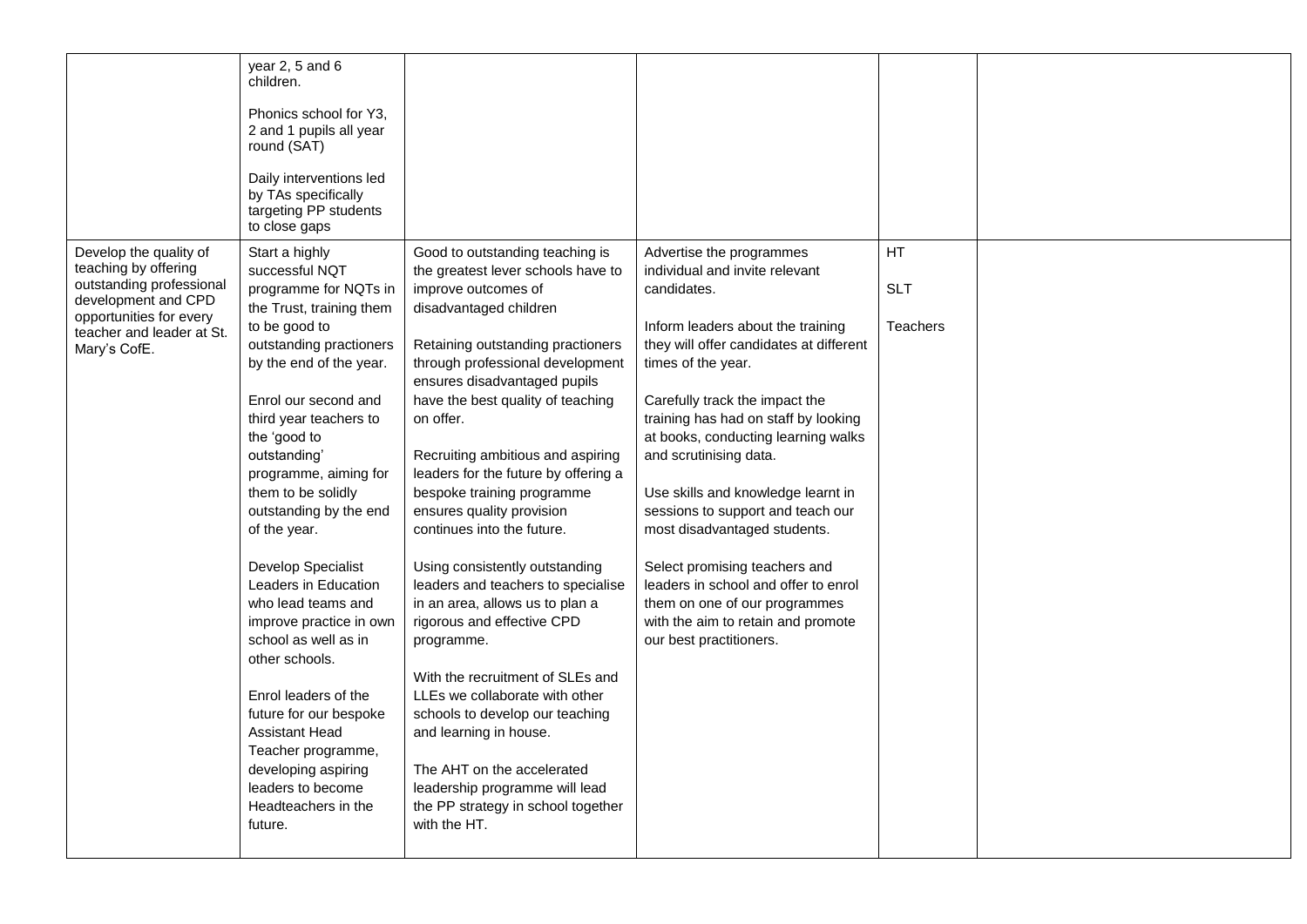| Total budgeted cost   N/A                                                                                    |  |
|--------------------------------------------------------------------------------------------------------------|--|
| Recruit LLE who can<br>support strategic<br>development in our<br>own school as well as<br>in other schools. |  |

| <b>Desired outcome</b>                                                                                                                                                                                                              | <b>Chosen</b><br>action/approach                                                                                                                                                                                                                                                                                        | What is the evidence and<br>rationale for this choice?                                                                                                                                                                                                                                                                                                                                                                                                                                                                                  | How will you ensure it is<br>implemented well?                                                                                                                                                                                                                                                                                                                                                                                                                                 | <b>Staff lead</b>                                 | When will you review<br>implementation? |
|-------------------------------------------------------------------------------------------------------------------------------------------------------------------------------------------------------------------------------------|-------------------------------------------------------------------------------------------------------------------------------------------------------------------------------------------------------------------------------------------------------------------------------------------------------------------------|-----------------------------------------------------------------------------------------------------------------------------------------------------------------------------------------------------------------------------------------------------------------------------------------------------------------------------------------------------------------------------------------------------------------------------------------------------------------------------------------------------------------------------------------|--------------------------------------------------------------------------------------------------------------------------------------------------------------------------------------------------------------------------------------------------------------------------------------------------------------------------------------------------------------------------------------------------------------------------------------------------------------------------------|---------------------------------------------------|-----------------------------------------|
| PP children receive the<br>same level of<br>experiential learning,<br>through inclusive access<br>to the range of<br>enrichment, clubs and<br>events that are<br>embedded across the<br>school, regardless of<br>financial reasons. | Use PP funding,<br>where applicable, to<br>enable children to<br>access the extra<br>curriculum events and<br>extended school<br>services we provide,<br>including:<br>Breakfast and after<br>school club, Football,<br>Athletics, Martial Arts,<br>Chess, coding,<br>Robotics club<br>Science and Art<br>festival, BHM | Evidence shows exposure to<br>sporting, artistic and musical<br>activities raises attainment.<br>Providing exposure to sporting,<br>musical and artistic events that they<br>might not otherwise get to<br>experience will ensure inclusivity<br>and shared experience, which will<br>lead to a greater depth of<br>knowledge, vocabulary and relation<br>to the topics and experiences that<br>are vital to child development.                                                                                                         | Extended schools lead and PP co-<br>ordinator to arrange for PP children<br>to be provided and where<br>necessary, funded to take part in<br>the same access of a range of<br>enrichment, clubs and events.<br>PP lead to monitor registers with<br>regards to attendance of PP pupils.<br>Have conversations to encourage<br>parents of PP children who are not<br>accessing this provision.<br>Ensure that PP children do not miss<br>out on trips due to financial reasons. | <b>SLT</b><br>PP Lead                             |                                         |
| Higher and middle<br>attaining Pupil Premium<br>children are afforded the<br>same opportunities as<br>their peers and have<br>raised ambitions for their<br>futures through STEM<br>based technologies                              | Invest in STEM and<br>technology within the<br>school to offer rich<br>learning.<br>Enter STEM<br>competitions to<br>challenge pupils to<br>aspire to a career in<br>science.<br>Use our VR sets to<br>make learning<br>exciting and engaging<br>by linking virtual<br>realities to topic.                              | New technologies engage and<br>inspire our young pupils to seek an<br>education in technology or science.<br>Working with 3D printers, Virtual<br>reality and robotics, pupils will have<br>the knowledge and confidence to<br>develop an interest in science and<br>technology.<br>New technologies are highly<br>engaging and pupils are motivated<br>to do well academically in order to<br>progress in secondary school, sixth<br>form and university.<br>Offering PP girls in upper KS2 the<br>opportunity to work with successful | Build VR opportunities in lessons<br>throughout our curriculum offer<br>(EYFS-Y6)<br>Buy a 3D printer and train teachers<br>how to use Tinkercad and 3D<br>printing technology.<br>Establish links with secondary<br>schools and universities to teach<br>children robotics and programming<br>skills.<br>Extend our annual contract with<br>Empiri Box for Y3 and Y5 pupils                                                                                                   | <b>HT</b><br>Science<br>Lead<br>Computing<br>Lead |                                         |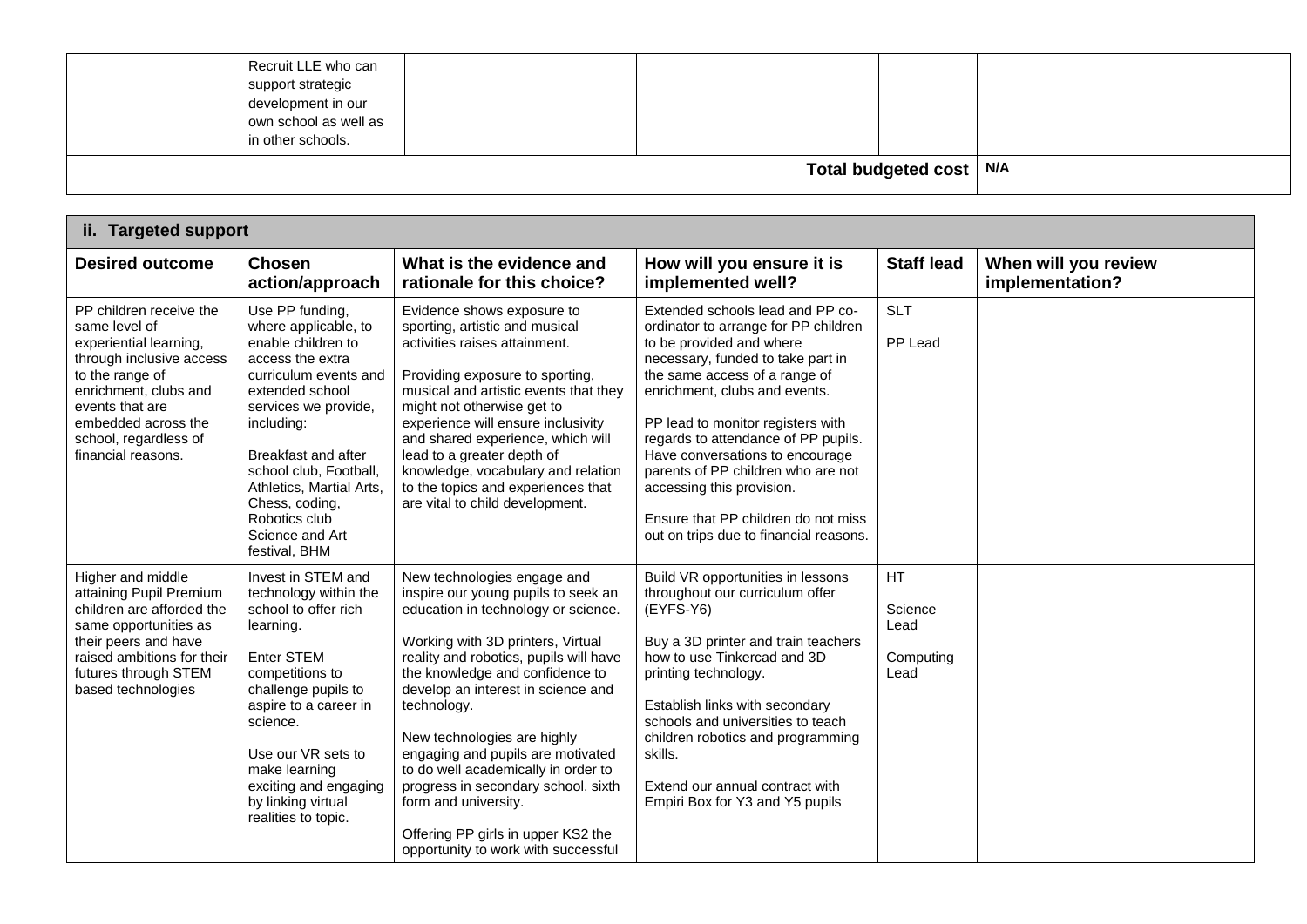| COVID permitting                                                                                                                                              | Arrange robotics<br>workshops in school<br>for children to learn<br>how to build and<br>programme robots<br>Use Tinkercad to<br>design objects on our<br>new 3D printer<br>Offer Empiri Box<br>science learning for<br>Y3 and Y5 students<br>for the academic<br>year.<br>Children complete<br>home learning tasks<br>using websites such<br>as education city, my<br>maths, Tinkercad and<br>TT rock stars<br>Enrol with the<br>robotics programme<br>at Imperial College<br>and allow our female<br>PP children to<br>engage with science<br>and technology<br>To train our science<br>leader to lead school<br>STEM based projects<br>To invite STEM<br>ambassadors into the<br>school to share how<br>to become successful<br>in the field of science<br>To provide new | female engineers of the future from<br>Imperial College to build robots.<br>By training an STEM lead within our<br>own school, we will be offer<br>integrated STEM based learning for<br>all groups each term:<br>stem.org.uk<br>Approach successful engineers<br>through Emipiri box science and<br>stem.org to deliver inspiring<br>sessions for children about a career<br>in science and technology<br>Enriching opportunities where | Extend our annual contract with<br>Education City, My Maths, TT Rock<br>stars and Tinkercad.<br>Our STEM coordinator will lead the<br>sessions at school, familiarise<br>himself with the resources and<br>support the group. Project outcomes<br>will be shared with the community<br>as well as with Imperial College<br>London.<br>Inform parents and carers about the | <b>SLT</b>                 |  |
|---------------------------------------------------------------------------------------------------------------------------------------------------------------|-----------------------------------------------------------------------------------------------------------------------------------------------------------------------------------------------------------------------------------------------------------------------------------------------------------------------------------------------------------------------------------------------------------------------------------------------------------------------------------------------------------------------------------------------------------------------------------------------------------------------------------------------------------------------------------------------------------------------------------------------------------------------------|------------------------------------------------------------------------------------------------------------------------------------------------------------------------------------------------------------------------------------------------------------------------------------------------------------------------------------------------------------------------------------------------------------------------------------------|---------------------------------------------------------------------------------------------------------------------------------------------------------------------------------------------------------------------------------------------------------------------------------------------------------------------------------------------------------------------------|----------------------------|--|
| To participate in a<br>number of extra trips<br>linked to topics in each<br>year group so that<br>children have detailed<br>knowledge<br>of the subject area. | experiences<br>and opportunities for<br>PP<br>children linked closely<br>to the curriculum<br>within each year<br>group.                                                                                                                                                                                                                                                                                                                                                                                                                                                                                                                                                                                                                                                    | children get to experience a broad<br>range of activities related to the<br>topic they are studying is a valuable<br>resource and learning avenue. This<br>will encourage engagement and<br>enthusiasm within school.                                                                                                                                                                                                                    | trips well ahead of the time.<br>Offer each of the trips for free,<br>including travel, so the day out is<br>accessible for all our PP students.<br>PP co-ordinator to monitor registers<br>with regards to attendance of PP                                                                                                                                              | <b>Teachers</b><br>PP Lead |  |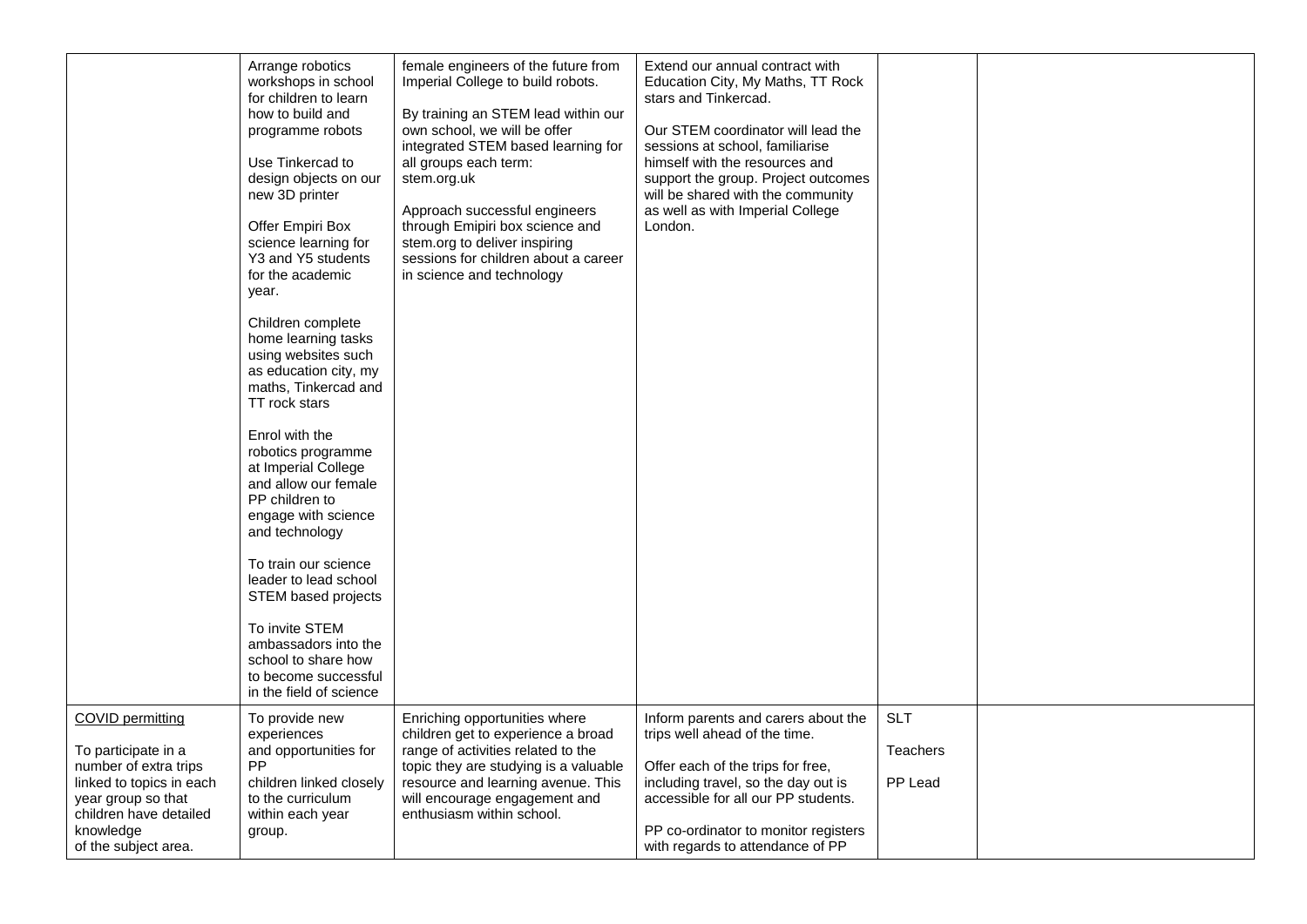|                                                                                                                         | Proposed trips<br>relating to topics,<br>(funding PP children):<br>Day trip<br><b>Greek Restaurant</b><br>trip, Seaside trip,<br>Madame Tussaud's<br>trip, Invitation of<br>History company to<br>do themed day on<br>Egyptians, Romans,<br>Vikings and Saxons.<br>Year 4 children will<br>visit the alpacas to<br>coincide with their<br>unit of learning.                                                                                                | Children have prior and ongoing<br>knowledge of the topics covered in<br>class having attended additional<br>Trips/opportunities.<br>Increased opportunities to extend<br>depth of knowledge and vocabulary.<br>Experience of travel and broadening<br>of horizons, enabling children to<br>experience another EU country and<br>culture will further enrich children's<br>learning opportunities - including<br>opportunities to speak French<br>Offering a broad and rich curriculum<br>will improve attainment and<br>attendance levels.<br>Offer PP the chance to walk, feed<br>and stroke alpacas will give them<br>the experience they need to<br>remember and use key knowledge<br>around the alpaca topic (SSO<br>support)   | pupils on the identified trips for each<br>year group.<br>Teacher feedback shows increased<br>level of engagement in lessons.<br>Outcomes of pupils' work reflects<br>the<br>additional opportunities they have<br>been given.                                                                                                                                                                                                                                                                                                                                                                                                          |                                                  |  |
|-------------------------------------------------------------------------------------------------------------------------|------------------------------------------------------------------------------------------------------------------------------------------------------------------------------------------------------------------------------------------------------------------------------------------------------------------------------------------------------------------------------------------------------------------------------------------------------------|--------------------------------------------------------------------------------------------------------------------------------------------------------------------------------------------------------------------------------------------------------------------------------------------------------------------------------------------------------------------------------------------------------------------------------------------------------------------------------------------------------------------------------------------------------------------------------------------------------------------------------------------------------------------------------------------------------------------------------------|-----------------------------------------------------------------------------------------------------------------------------------------------------------------------------------------------------------------------------------------------------------------------------------------------------------------------------------------------------------------------------------------------------------------------------------------------------------------------------------------------------------------------------------------------------------------------------------------------------------------------------------------|--------------------------------------------------|--|
| Raise the attainment<br>level of Pupil Premium<br>children in Year's 4, 5<br>and 6 through our book<br>based curriculum | Consolidate our book<br>based curriculum by<br>topping up literacy<br>books for every child<br>in the school (each<br>half term)<br>To boost the reading<br>corners and library by<br>buying quality books<br>for all year groups.<br>Introduce the<br>benchmarking<br>scheme to assess<br>pupils' reading and<br>comprehension skills<br>Make each reading<br>corner highly<br>engaging to<br>encourage children to<br>take out books to<br>read at home. | Exposing pupils to high quality text<br>and rich vocabulary rapidly<br>improves reading and<br>comprehension skills.<br>Giving every child a literacy book to<br>read at home ensures each child<br>can pre-read the text to be better<br>prepared for challenges within the<br>lesson.<br>Where children are familiar with a<br>text and vocabulary, they are<br>confident to use authors' style and<br>language in their own writing<br>Pupils are engaged, prepared and<br>knowledgeable about subject they<br>study- it offers them a context and<br>narrative for their new knowledge in<br>afternoon lessons<br>Making quality books available to all<br>children guarantees that children<br>read at home and further develop | Review the Literacy and reading<br>programme 2019-20 and replace<br>units of learning which were less<br>effective.<br>Retrieve the books that were lent<br>out and purchase new books where<br>necessary.<br>Order quality books for all year<br>groups and distribute equally<br>between classes.<br>Buy reading corners materials<br>linked to the theme each class<br>studies in literacy and reading.<br>Ensure every teacher has a<br>benchmarking folder with all the<br>books for every level.<br>Analyse PP reading data and select<br>those children who need to read a<br>wide range of text to close the<br>attainment gap. | HT.<br>PP Lead<br><b>SLT</b><br>Literacy<br>Lead |  |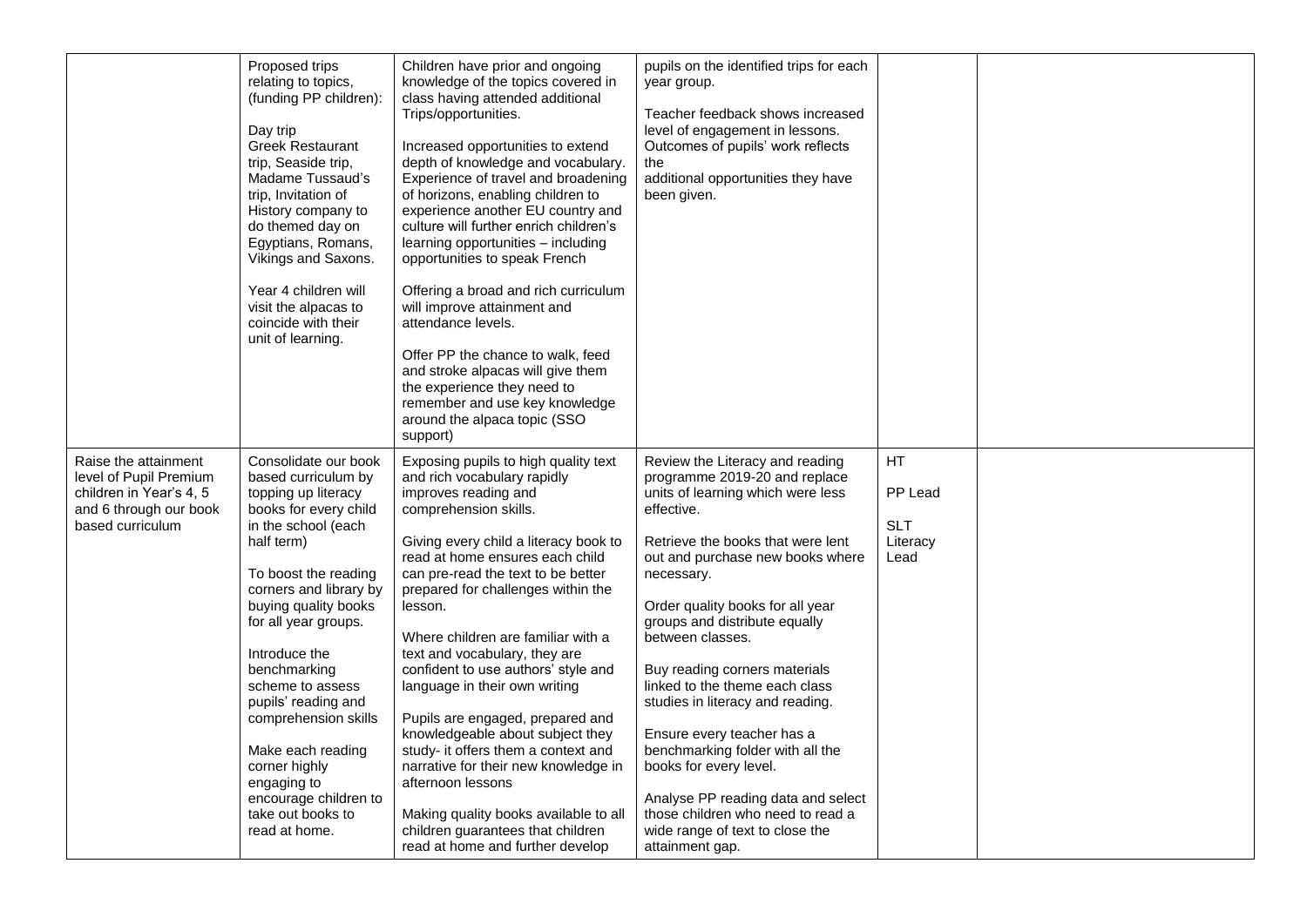| TAs to read before<br>their vocabulary and knowledge of<br>and after school with<br>the world.<br>targeted PP students<br>to raise the profile of<br>Listening to children read<br>encourages pupils to read aloud for<br>reading and boost<br>reading for pleasure<br>pleasure. Having rich conversations<br>about text improves comprehension<br>and engagement |                            |                                                                                                                                                                                                                                                                                                                                                                                                                                                                                                                                                   |
|-------------------------------------------------------------------------------------------------------------------------------------------------------------------------------------------------------------------------------------------------------------------------------------------------------------------------------------------------------------------|----------------------------|---------------------------------------------------------------------------------------------------------------------------------------------------------------------------------------------------------------------------------------------------------------------------------------------------------------------------------------------------------------------------------------------------------------------------------------------------------------------------------------------------------------------------------------------------|
|                                                                                                                                                                                                                                                                                                                                                                   | <b>Total budgeted cost</b> | <b>Additional Teachers</b><br>£64,164<br>£16,000<br>£40,052<br>£15800<br>5 days of Feb 1/2 term<br>Teachers £6,000<br><b>SSO £519</b><br>Snacks £750<br><b>Easter School 8 days</b><br>Teachers £9,600<br>SSO: £830.40<br>Snacks £1200<br>Phonics school 10 weeks<br>3 teachers £5,200<br>1 TA: £866<br>snacks: £1250<br>resources: £526<br>Saturday school 30 weeks<br>4 teachers @ £15,600<br>1 TA £2,600<br>SSO: £3,112.50<br>Resources £1580<br><b>Snacks: £3,750</b><br>£4000 coaching NLE & NQT additional<br>support<br>Total: £193,399.90 |

**iii. Other approaches**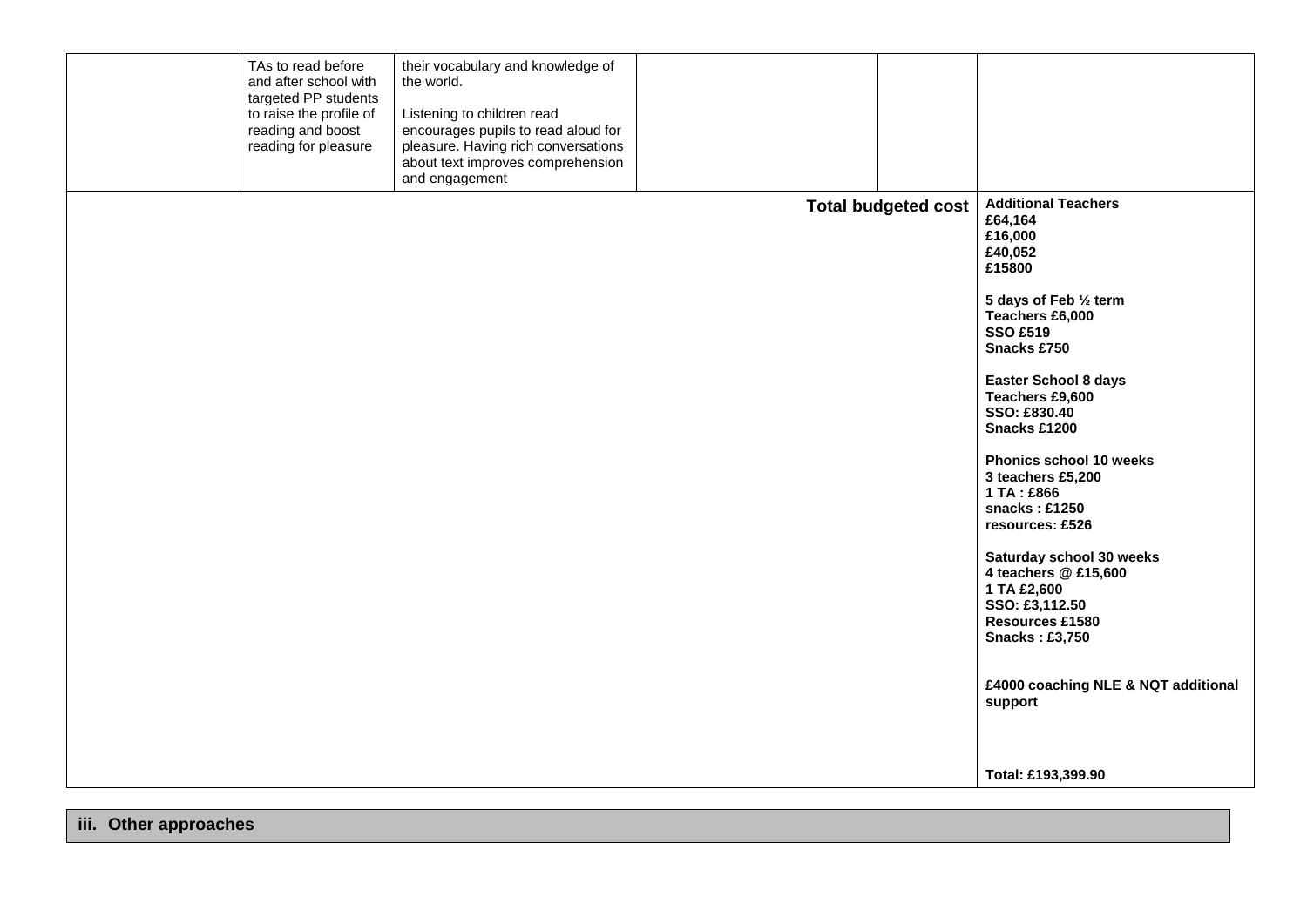| <b>Desired outcome</b>                                                                                | <b>Chosen</b><br>action/approach                                                                                                                                                                                                                                                                                                                                                                                                                                                                                                                            | What is the evidence<br>and rationale for this<br>choice?                                                                                                                                                                                                                                                                                                                                                                                                                                                                                                                                                                                                    | How will you ensure it is<br>implemented well?                                                                                                                                                                                                                                                                                                                                                                                                                                                                                            | <b>Staff lead</b>                        | When will you review<br>implementation? |
|-------------------------------------------------------------------------------------------------------|-------------------------------------------------------------------------------------------------------------------------------------------------------------------------------------------------------------------------------------------------------------------------------------------------------------------------------------------------------------------------------------------------------------------------------------------------------------------------------------------------------------------------------------------------------------|--------------------------------------------------------------------------------------------------------------------------------------------------------------------------------------------------------------------------------------------------------------------------------------------------------------------------------------------------------------------------------------------------------------------------------------------------------------------------------------------------------------------------------------------------------------------------------------------------------------------------------------------------------------|-------------------------------------------------------------------------------------------------------------------------------------------------------------------------------------------------------------------------------------------------------------------------------------------------------------------------------------------------------------------------------------------------------------------------------------------------------------------------------------------------------------------------------------------|------------------------------------------|-----------------------------------------|
| Ensure that PP children<br>access a healthy and<br>varied diet and are not<br>coming to school hungry | Funded access to<br><b>Breakfast and Afterschool</b><br>club – before and after<br>school clubs which would<br>include breakfast and/or<br>tea.                                                                                                                                                                                                                                                                                                                                                                                                             | Children require healthy and<br>nutritious food to thrive:<br>physically, mentally,<br>emotionally and academically.<br>Access to food is basic human<br>right.<br>Providing care will support<br>low-income families in being<br>able to access employment<br>which is beneficial for families<br>and children.<br>Provide opportunities to<br>develop social skills around<br>eating - table manners,<br>conversation etc. outside of<br>the home environment.                                                                                                                                                                                             | Extended schools lead and PP co-<br>ordinator to monitor registers with<br>regards to attendance of PP pupils.<br>Lead conversations with parents of<br>PP children who are not accessing<br>this provision and offer where<br>applicable.                                                                                                                                                                                                                                                                                                | <b>SLT</b><br><b>ESS Lead</b><br>PP Lead |                                         |
| Promote safe and<br>environmentally friendly<br>travel to and from school                             | Train children in all year<br>groups about travelling<br>safely to school and teach<br>how to mitigate risks:<br>crossing the road, using<br>road crossings and walking<br>on pavements.<br>Promote walking,<br>scootering or cycling to<br>school.<br>Ensure a member of SLT<br>guards the front gate of the<br>school at the beginning of<br>the day and the end of the<br>day.<br>Teach children cycling<br>proficiency in the summer<br>term with a focus on PP<br>(hire bikes where<br>necessary)<br>Educate the community on<br>driving to school and | Evidence shows that some<br>groups of children do not pay<br>enough care to traffic as they<br>are not aware of the dangers<br>Training children how to<br>negotiate traffic ensures to<br>arrive safely at school and at<br>home.<br>Travelling to school by foot,<br>scooter or bike increases<br>health<br>Educating children about safe<br>driving, parking and idling will<br>encourage parents to drive<br>safer around school streets<br>Safer streets will help our PP<br>children to travel to school<br>safely. Many of our pupils<br>travel independently and<br>setting up safer streets will<br>reduce the risk of accidents<br>from happening. | Allocate a staff member to stop<br>parents from parking in the church<br>parking area and at the front of the<br>school.<br>Planned PSHE lessons teach<br>children about road safety.<br>Contact the LA to organise cycling<br>session for Upper KS2 children in<br>the summer term.<br>Use newsletters and other forms of<br>communication to educate parents<br>about driving safely to school.<br>SLT lead assemblies based around<br>road safety and healthy living.<br>Contact the LA to inform them of our<br>interest in the schek |                                          |                                         |